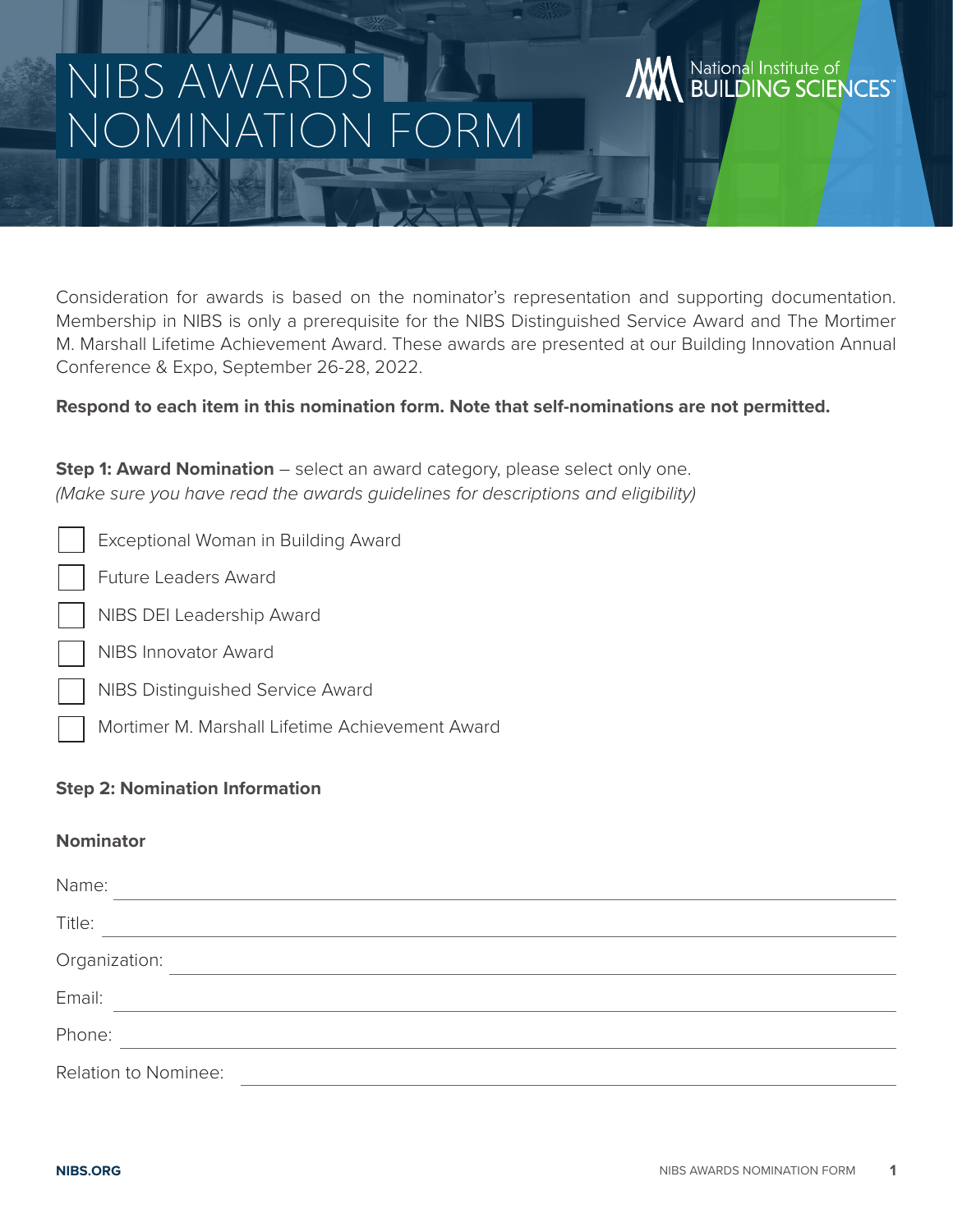# NIBS AWA NOMINATION FORM

# **WE National Institute of WEST**

#### **Nominee**

| Name:         |  |
|---------------|--|
| Title:        |  |
| Organization: |  |
| Email:        |  |
| Phone:        |  |

**Step 3: Narrative** – Provide a narrative, not to exceed 500 words, in support of the nomination, addressing the following areas:

- a. Significance of contributions.
- b. Quality and impact of contributions.
- c. Years (duration) of significant effort.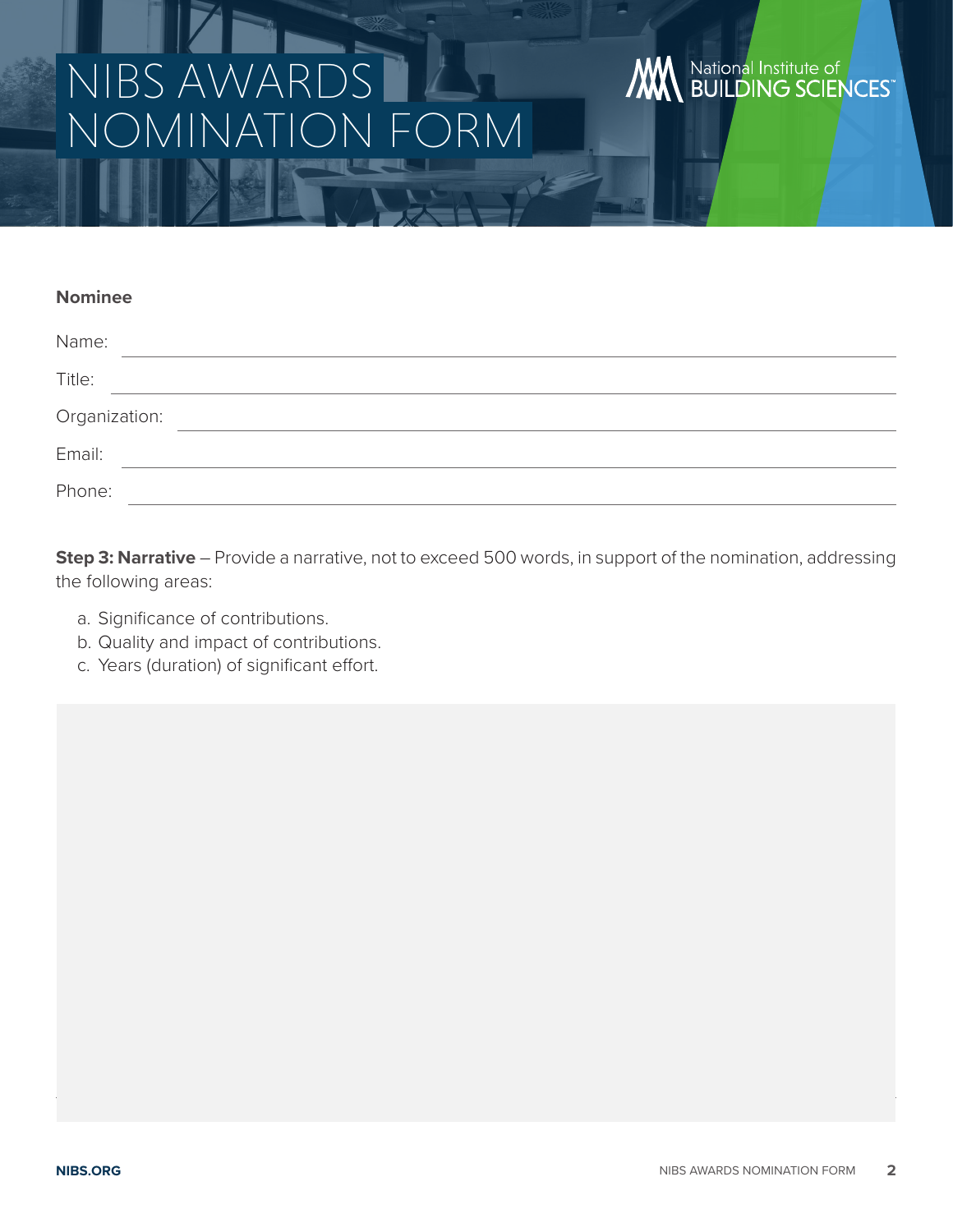# NIBS AWA NOMINATION FORM

## **Step 4: Resume or Curriculum Vitae of Nominee**

Provide the resume or curriculum vitae of the nominee.

#### **Step 5: Letter of Support**

Please provide a letter of support from a person familiar with the nominee's achievements. This cannot be the same person who is nominating the applicant.

For the Mortimer M. Marshall Lifetime Achievement Award, provide 2 letters of support from individuals familiar with the nominee's achievements and relationship with NIBS.

*Please send complete nominations package to Jennifer Hitzke, Manager, Executive Office, Board and Volunteer Relations a[t jhitzke@nibs.org](mailto:%20jhitzke%40nibs.org?subject=)*

National Institute of<br>BUILDING SCIENCES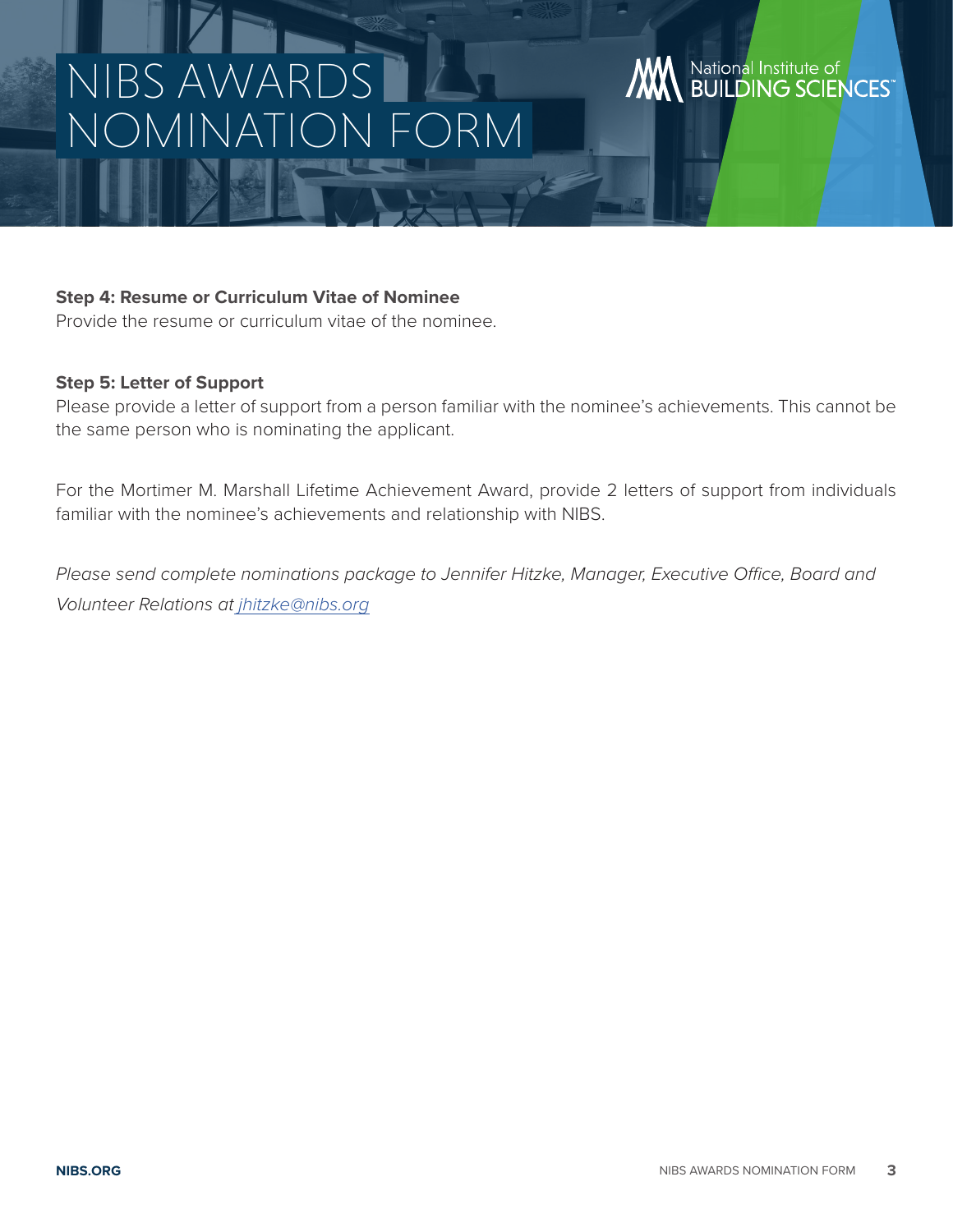# NIBS ANNUAL AWARDS AND EVALUATION GUIDELINES

# **Timelines**

The call for nominations opens April 4, 2022 and closes May 31, 2022. All nominations must be submitted electronically following the directions provided on the NIBS website. Awards are presented at the Building Innovation Annual Conference & Expo September 26-28, 2022.

### **Purpose**

The purpose of NIBS' awards is to recognize those who have made significant contributions that have influenced positive change and have greatly impacted the built environment. The following general guidelines apply to the NIBS awards:

- 1. Membership in NIBS is not a prerequisite for the Exceptional Woman in Building, Future Leaders, NIBS DEI Leadership, or NIBS Innovator Awards.
- 2. A candidate may not nominate themselves.
- 3. Recipients may receive an award in only 1 category in any given year.
- 4. Decisions of the Awards Committee and NIBS Board of Directors will prevail.
- 5. No NIBS Board of Director is Eligible for an award during their term in office.
- 6. Individuals/Organizations may not be considered for an award they have won in the last 5 years.

# **Nomination Guidelines**

The following nomination guidelines apply to all NIBS awards, see following table for awards with additional requirements. Incomplete nominations will not be considered by the Awards Committee.

National Institute of

**BUILDING SCIENCES** 

All nominations must include the following documentation:

- 1. Nominator's name, title, organization, email, phone, and affiliation to the nominee.
- 2. Nominee's name (or contact person for a nominated organization or program), affiliation, title, address, phone number, and email.
- 3. A narrative, not to exceed 500 words, in support of the nomination, addressing the following areas:
	- a. Significance of contributions.
	- b. Quality and impact of contributions.
	- c. Years (durations) of significant effort.
- 4. Resume or Curriculum Vita of nominee.
- 5. For the Mortimer M. Marshall Lifetime Achievement Award, provide a letter of support from a person familiar with the nominee's achievements and relationship with NIBS.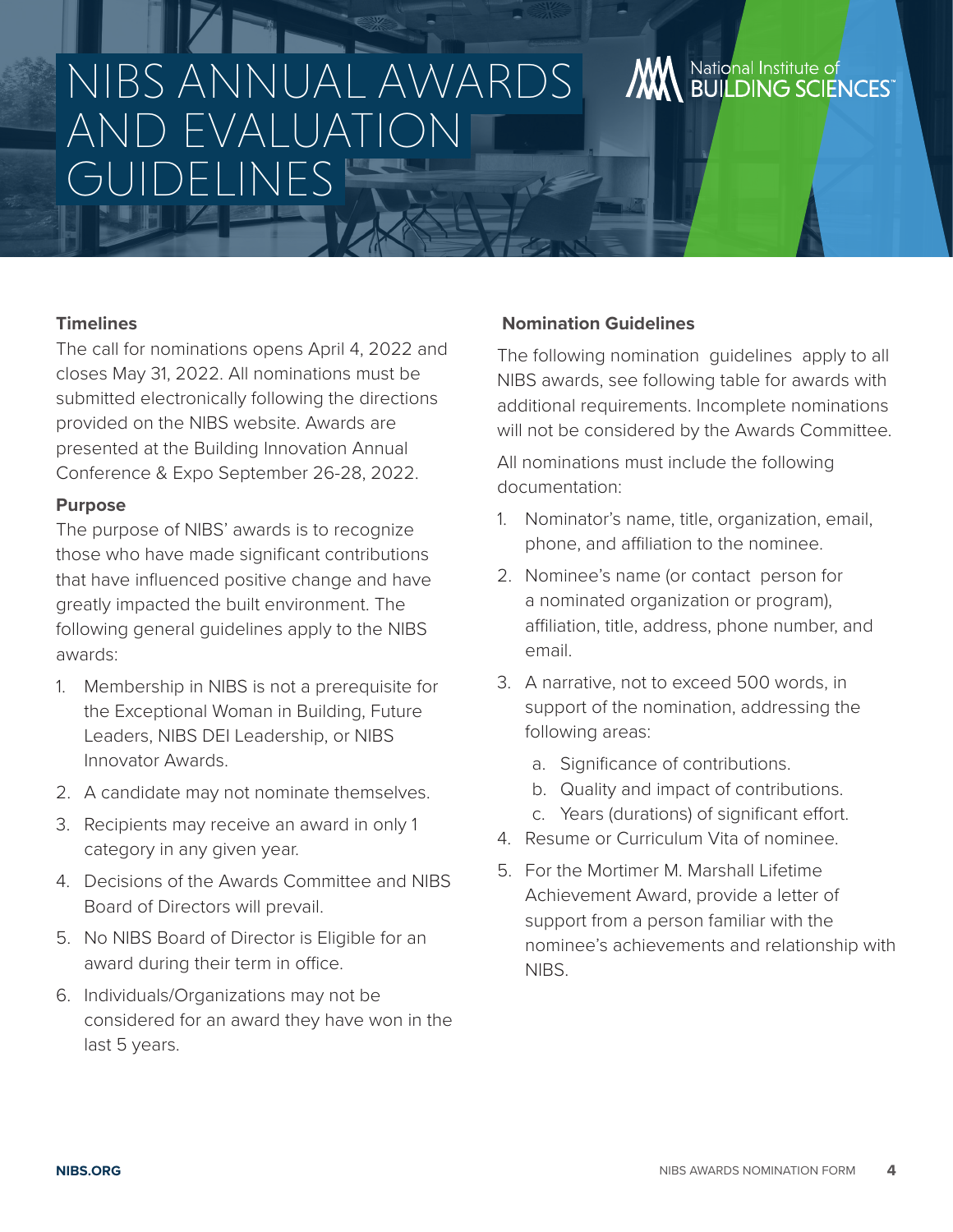# NIBS AWA PROGRAM

### **Exceptional Woman in Building Award**

Award is presented to an individual woman.

The Exceptional Woman in Building Award will recognize a dynamic-trailblazing woman who has made outstanding contributions to the built environment. This award is in celebration of the industry's remarkable female thought leaders, entrepreneurs, and champions of change.

## **Future Leaders Award**

Award is presented to an individual under the age of 35..

In today's rapidly changing building industry, opportunity is limitless. It's time to recognize the next generation of leaders across the built environment. The Future Leaders Award recognizes an individual under the age of 35, whose innovative talent is driving the industry into the future.

## **NIBS DEI Leadership Award**

Award is presented to a corporation or association.

The statistics show that improvement is needed to increase representation across the built environment. The Diversity, Equity and Inclusion Award seeks to honor champions of diversity and celebrate their exemplary leadership in advancing DEI in the building industry. This award will recognize corporations or associations for their positive impacts on the industry and the community as a whole, by increasing diversity in leadership roles and engaging in ongoing efforts that yield measurable change.

### **NIBS Innovator Award**

Award is presented to an individual, organization, or project.

NIBS champions those who push boundaries and are on the forefront of innovation. The NIBS Innovator Award recognizes an individual, organization, or project that has made ground-breaking advances and significant technological contributions to the built environment.

### **NIBS Distinguished Service Award**

Award is presented to an individual or organizational member of NIBS.

To be awarded to an individual or organization member who has made a substantial contribution in support of the mission, goals, and objectives of NIBS. The Distinguished Service Award will honor the impact made to the entire building community on NIBS' behalf.

National Institute of

**BUILDING SCIENCES**